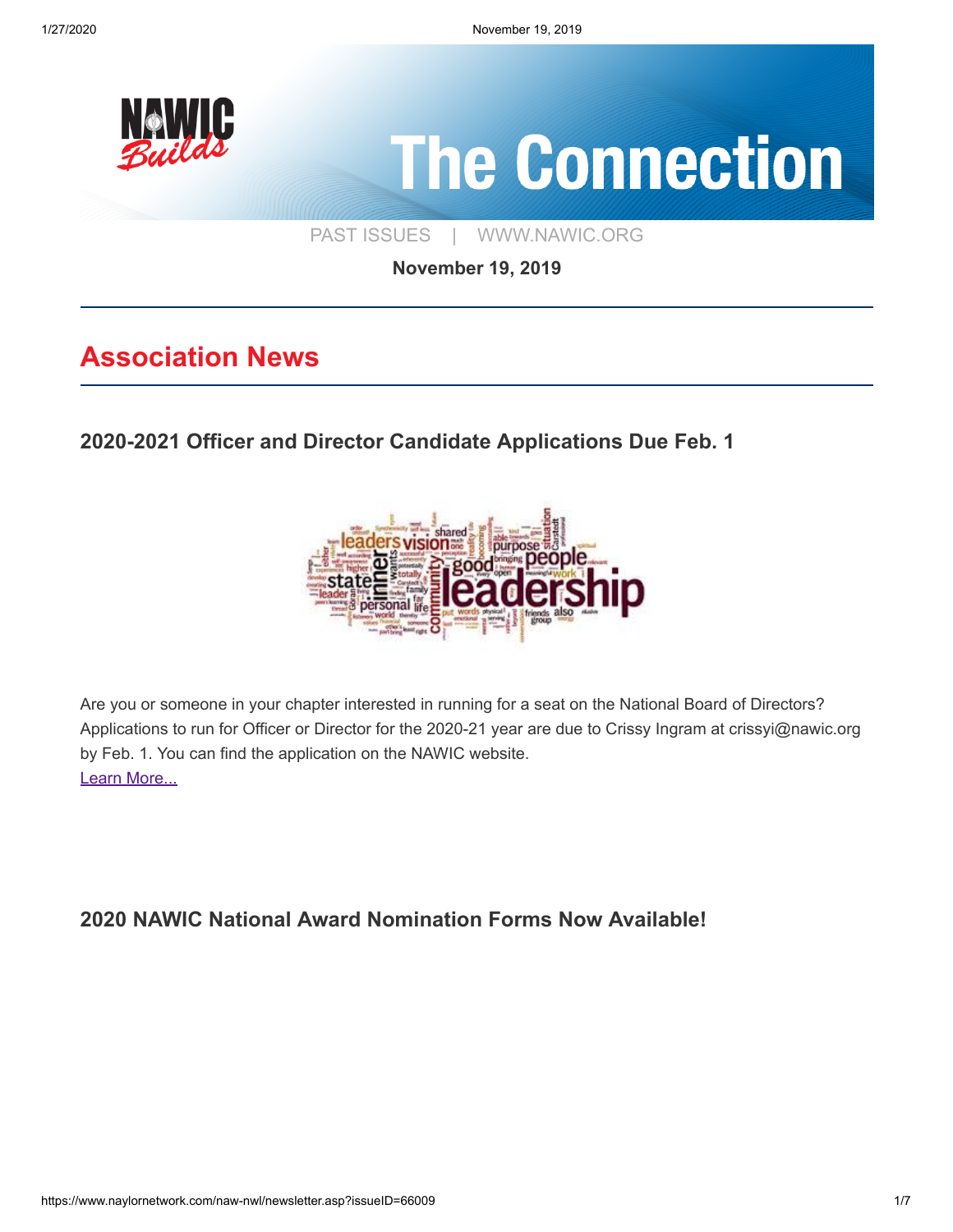1/27/2020 November 19, 2019



Each year, NAWIC awards three very special individuals with our annual awards: Future Leader, Lifetime Achievement, and Member of the Year. Below, find a brief description of each award (nomination forms available on the NAWIC site - just click "Learn More").

**Future Leader:** Recognizes the outstanding efforts of a new NAWIC member who has been actively involved throughout their first two years.

**Lifetime Achievement:** Recognizes the outstanding efforts of a NAWIC member who has been actively involved throughout their NAWIC membership (min 15 years).

**Member of the Year:** Recognizes the outstanding efforts of a NAWIC member who has been actively involved October 2018-September 2019.

The recipient of each award will be *recognized at our Annual Conference in August*. **Deadline for submissions: June 1, 2020.**

[Learn More...](https://www.nawic.org/nawic/Awards.asp)

## **[2019-2020 NAWIC Marketing & Membership Video Contest](https://www.nawic.org/nawic/Membership.asp)**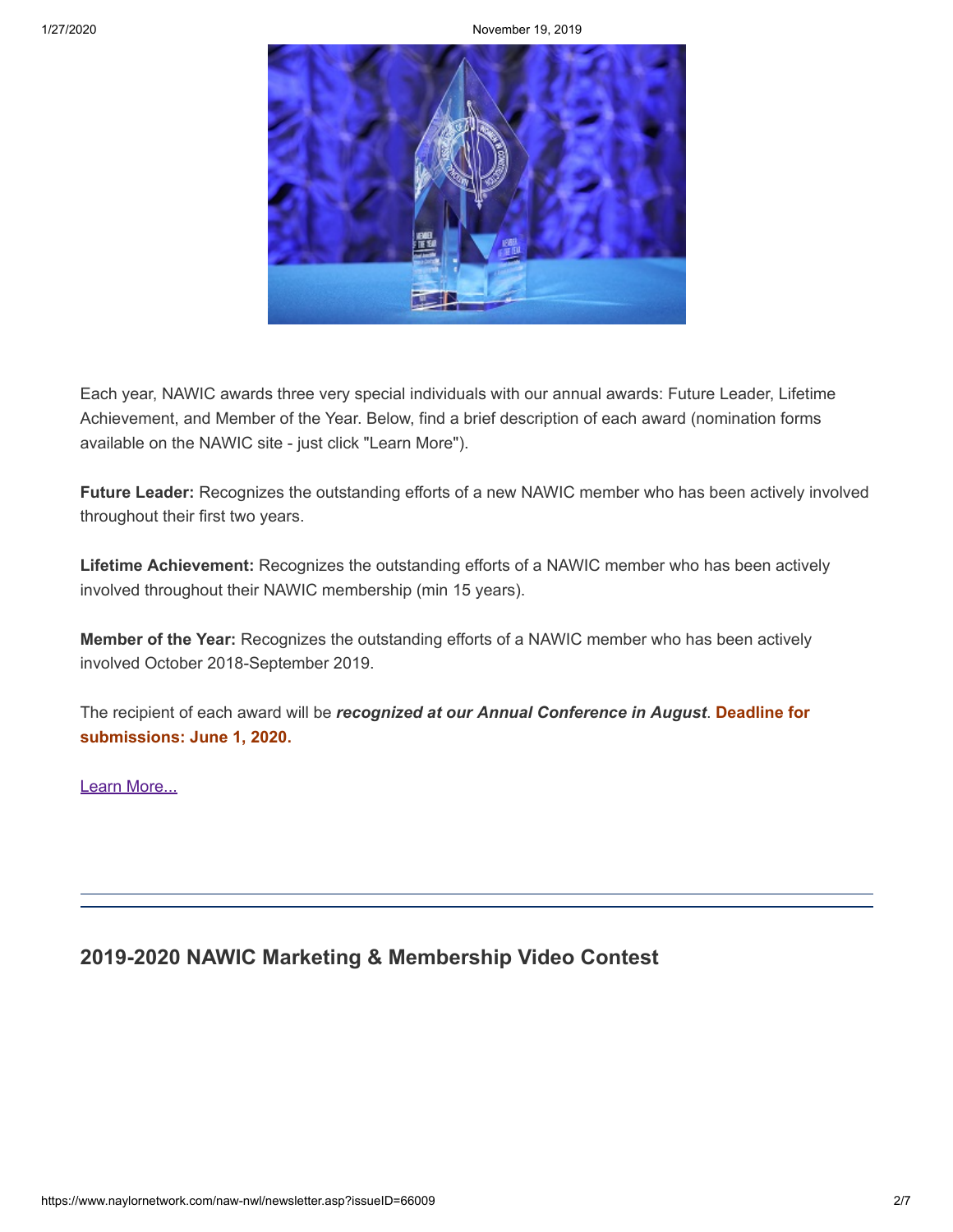

#### **WHAT:**

video.

tools.

Show us how NAWIC Powers

You, Your Chapter and Your

Community in a 1-3 minute

chapters to use videos as

membership and marketing

This contest is to encourage all

HOW:

Create a video with the guidelines below,

- $1.$ Video must be 1-3 minutes long.
- 2. Video must have pictures or videos.
- 3. Video must have sound or music.

Post your video on facebook or Instagram using #NAWICVIDEOCONTEST

#### WHEN:

Submit your video to your Regional Marketing & Membership Committee before March 20<sup>nd</sup>, 2020.

Regional Chairs submit your 1st place winners to the National M&M Committee before July 1st, 2020.

2 awards will be recognized and showcased at Annual Conference 2020 and on the National website!

- Marketing Award for creativity and design.
- Membership Award for shares on your social media post

Videos DO NOT have to be professionally made and can be made using free applications on iPhone/ Androids \*If using a different application than the ones suggested please beware of using free copyright material only

Lights, camera, action! It's time to get ROLLING on your contest videos. [Learn More...](https://www.nawic.org/nawic/Membership.asp)

### **[WIC Week 2020!](https://www.naylornetwork.com/naw-nwl/pdf/Women_in_Construction_Week_Flyer.pdf)**



Everything you need to know so far about WIC Week 2020! For more information, and to order your WIC Week pins and posters, visit [the WIC Week page.](https://www.nawic.org/nawic/wicweek.asp) [Learn More...](https://www.naylornetwork.com/naw-nwl/pdf/Women_in_Construction_Week_Flyer.pdf)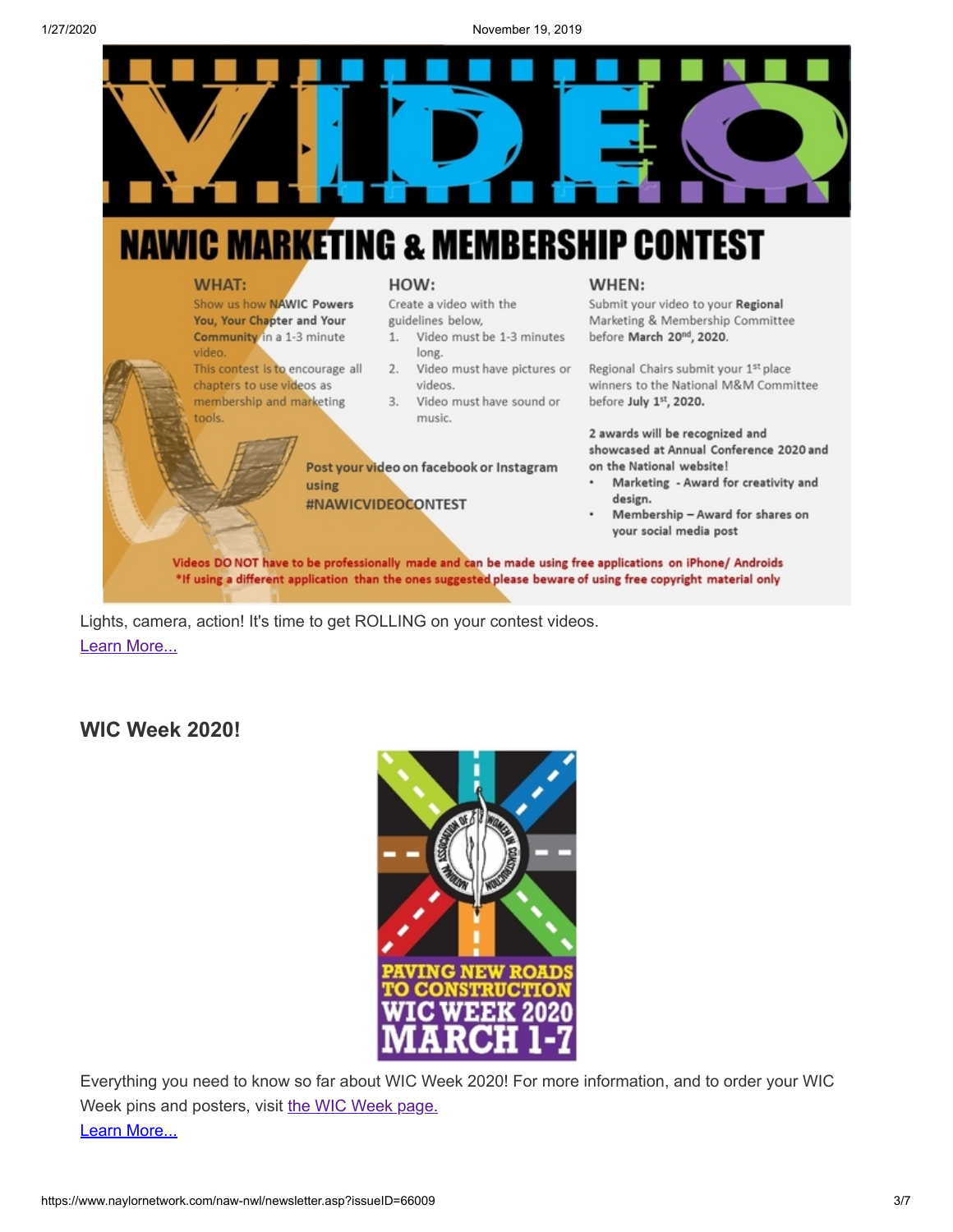#### **[Our Members Are Our Stars!](https://www.naylornetwork.com/naw-nwl/articles/index.asp?aid=590315&issueID=66009)**



We loved seeing all the photos you submitted for the Nov/Dec issue of NAWIC Today! In fact, we plan on using *more member photos* and *less stock photos* from now on. So please keep sending in your hi-res photos for us to use in publications (Connection, NAWIC Today) AND so that you could possibly be a star of marketing material!

**The theme for the Jan/Feb issue of NAWIC Today is Technology**, so start sending in those photos now, and you could be on the cover next month!

Also, if you have *story ideas* or would like to *submit an article*, send those over to Amber at ambers@nawic.org!

# **Education / Training**

**[Offsite Construction: Myths, Methods and Measurable Impacts](https://webinars.constructionexec.com/webinar/offsite-construction-myths-methods-and-measurable-impacts/?utm_source=2019_12&utm_medium=email&utm_campaign=digital_edition&dlv-emuid=7a58ed88-3ff5-4b96-8993-fa18f5235353&dlv-mlid=1712446)**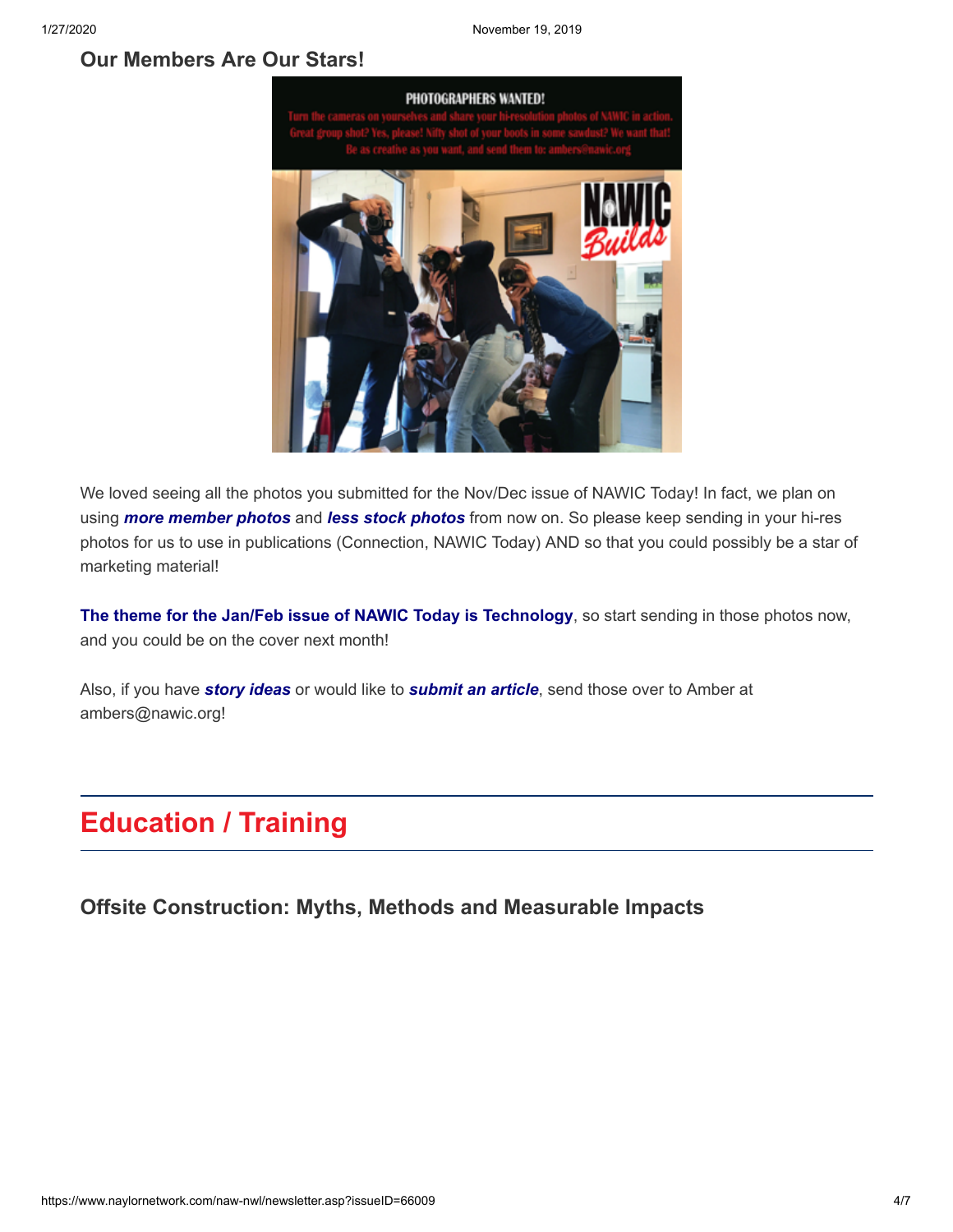

Join Procore and Construction Executive for an in-depth conversation on offsite construction, including: what it is, what it isn't, how it's done and, ultimately—the impact it has for teams and companies.

Offsite construction, or what's sometimes referred to as "constructing," is more than just prefabrication. Hear why this method is important not just to to general contractors, but to owners, insurance companies and industry trades. Don't miss this conversation as we'll cover the benefits and impact that offsite construction has on safety, efficiency, quality and even labor shortages.

You'll hear:

- Stories and statistics around this rising industry trend;
- Insider tips, from navigating contract terms to taking BIM to the next level with offsite design plans; and
- The impact in crucial areas like safety, quality, cost overruns and labor.

**November 20, 2019 2:00 pm - 3:00 pm EST** [Learn More...](https://webinars.constructionexec.com/webinar/offsite-construction-myths-methods-and-measurable-impacts/?utm_source=2019_12&utm_medium=email&utm_campaign=digital_edition&dlv-emuid=7a58ed88-3ff5-4b96-8993-fa18f5235353&dlv-mlid=1712446)

# **[ConstructorCast: 2020 Outlook for Design and Construction](https://soundcloud.com/agcofamerica/constructorcast-2020-outlook-for-design-and-construction)**



[Learn More...](https://soundcloud.com/agcofamerica/constructorcast-2020-outlook-for-design-and-construction)

The *ConstructorCast* is AGC of America's monthly podcast covering all the news, views, and interviews relevant to your construction business. Each month, they pick a new topic and sit down with experts to go in depth on some of the most pressing subjects in the construction industry.

On the latest episode of the *ConstructorCast*, we speak with two leading economists covering the construction sector: Ken Simonson, chief economist for AGC, and Kermit Baker, chief economist for the American Institute of Architects to provide a fast-paced overview of what to expect in the coming year.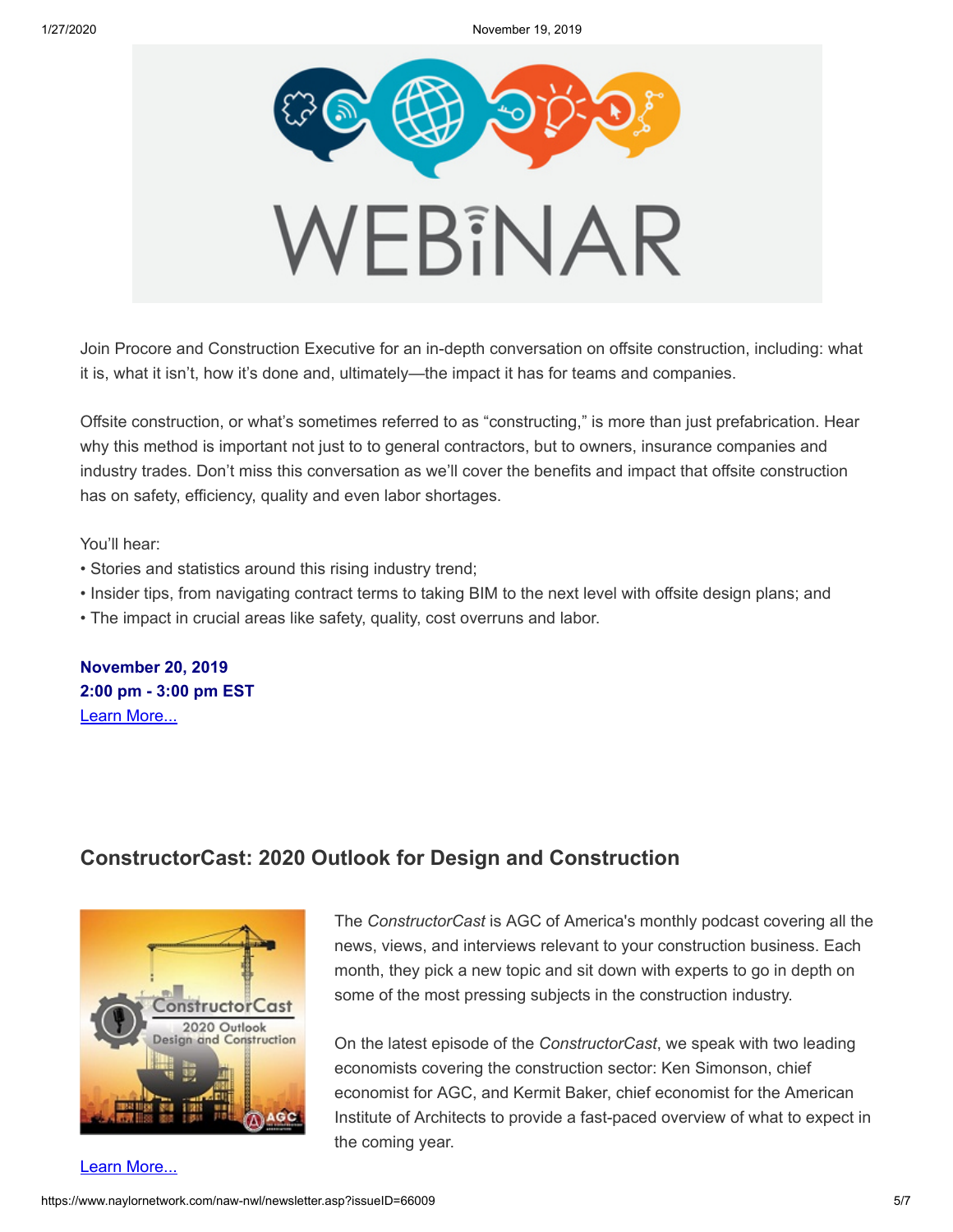# **Industry Update**

#### **[Western Washington Program Aims to Add Women in Construction Jobs](https://www.king5.com/article/news/local/seattle/women-in-construction/281-eddee233-2f73-4062-8456-17097153b4e5)**

The Apprenticeship and Nontraditional Education for Women (ANEW) program provides women with the training they need to take on construction jobs (anewaop.org). [Learn More...](https://www.king5.com/article/news/local/seattle/women-in-construction/281-eddee233-2f73-4062-8456-17097153b4e5)

### **[AGC-Autodesk Safety Harness Grant Program](https://www.agc.org/industry-priorities/safety-health/agc-autodesk-safety-harness-grant-program)**

"One size fits all" doesn't work.

The Associated General Contractors of America (AGC) is partnering with construction technology provider Autodesk to launch a one-time grant program that addresses the need for better-fitting personal protective equipment (PPE) for women who work at heights.

[Learn More...](https://www.agc.org/industry-priorities/safety-health/agc-autodesk-safety-harness-grant-program)

### **[Construction Industry Salaries and Wages, Ranked](https://www.constructiondive.com/news/construction-industry-salaries-and-wages-ranked/567138/)**

A new analysis of last year's federal labor statistics breaks down construction's top earners by job category. [Learn More...](https://www.constructiondive.com/news/construction-industry-salaries-and-wages-ranked/567138/)



### **[AIA Updates Construction Management Contract Documents](https://www.constructiondive.com/news/aia-updates-construction-management-contract-documents/567127/)**

The American Institute of Architects has announced that it will issue 13 new and updated documents for its Construction Manager as Constructor (CMc) and Construction Manager as Adviser (CMa) series. [Learn More...](https://www.constructiondive.com/news/aia-updates-construction-management-contract-documents/567127/)